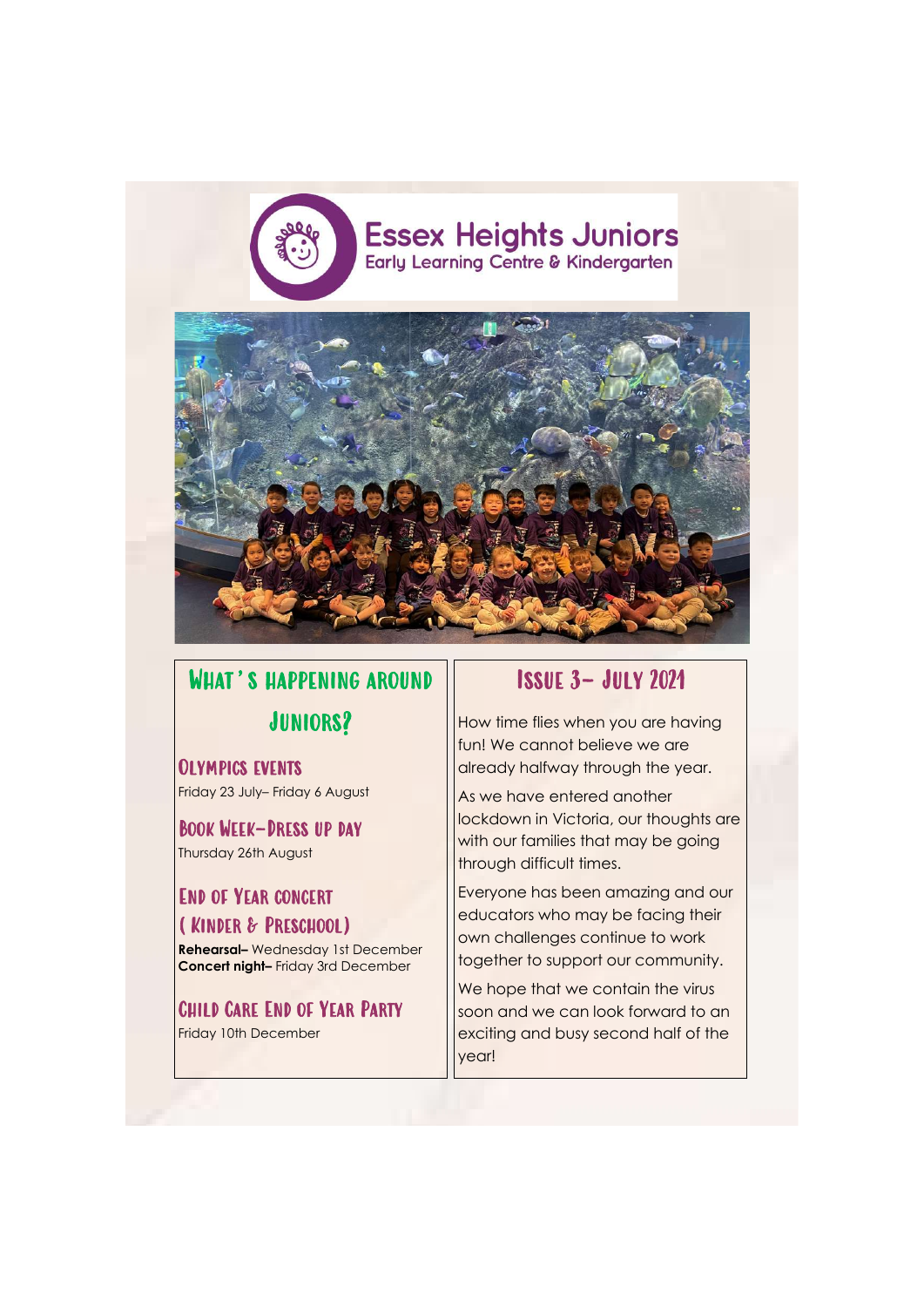#### FAMILIES FINISHING 2021

A reminder to families who are leaving us at the end of this year, that your child's last day will be Friday 31st December 2021 as all children move to their new rooms from Monday 3rd January 2022. Therefore if you still require care over January 2022, please start thinking about alternative arrangements.

#### RE-ENROLMENTS FOR 2022

We will be commencing our re-enrolment process for 2022 in late August.

This means that we will send each family a form to complete that requires parents to request particular days for next year. Once families have returned these forms we will fill other positions from our waiting list. If you require additional days this will depend on availability.

#### PRESCHOOL ENROLMENTS 2022

As our 3 year old kindergarten room allows for 29 children per day and our 4 year old Preschool room caters for 22 children per day, we will be commencing 4 year old Preschool enrolments for 2022 in August this year to provide an opportunity for families to secure positions early or make adjustments to their child's care as required.

Reminding all families, that children who are nominating Essex Heights Juniors as their 4 year old funded kindergarten program, will receive priority in the enrolment process. Other children attending sessional kinders will be allocated enrolments if there are any positions available once priority positions have been allocated.

There will be a preschool enrolment levy, so that we can guarantee the positions are secured as families have been known to book two places then release one once they have had offers to private schools etc. To secure your child's 4 year old preschool position, you will be required to pay a Preschool levy of \$200, which will be refunded back to you at the end of February 2022. If you have any questions, please contact Paula or Jane.

### KINDER ENROLMENTS 2022

The Victorian Government has introduced funded Three Year Old Kindergarten for Victoria where services who do provide a Three Year Old Kindergarten program are able to deliver a program for at least 5 hours per week.

Families with children who attend long day care centres will benefit as the funding will be used to employ teachers in their 3 year old rooms. At Essex Heights Juniors, we boast a number of Early Childhood Teachers planning and delivering quality educational programs. Out of the ten Early Childhood Teachers at our service, three of our teachers are part of the 3 year old kindergarten team.

Therefore, to ensure that every child has the opportunity to attend a 3 year old funded kindergarten program, we will be commencing enrolments early August and ask for an additional bond to hold these popular positions. More information to follow.





Preschool children preparing for their Aquarium excursion by having a discussion about what lives in the ocean.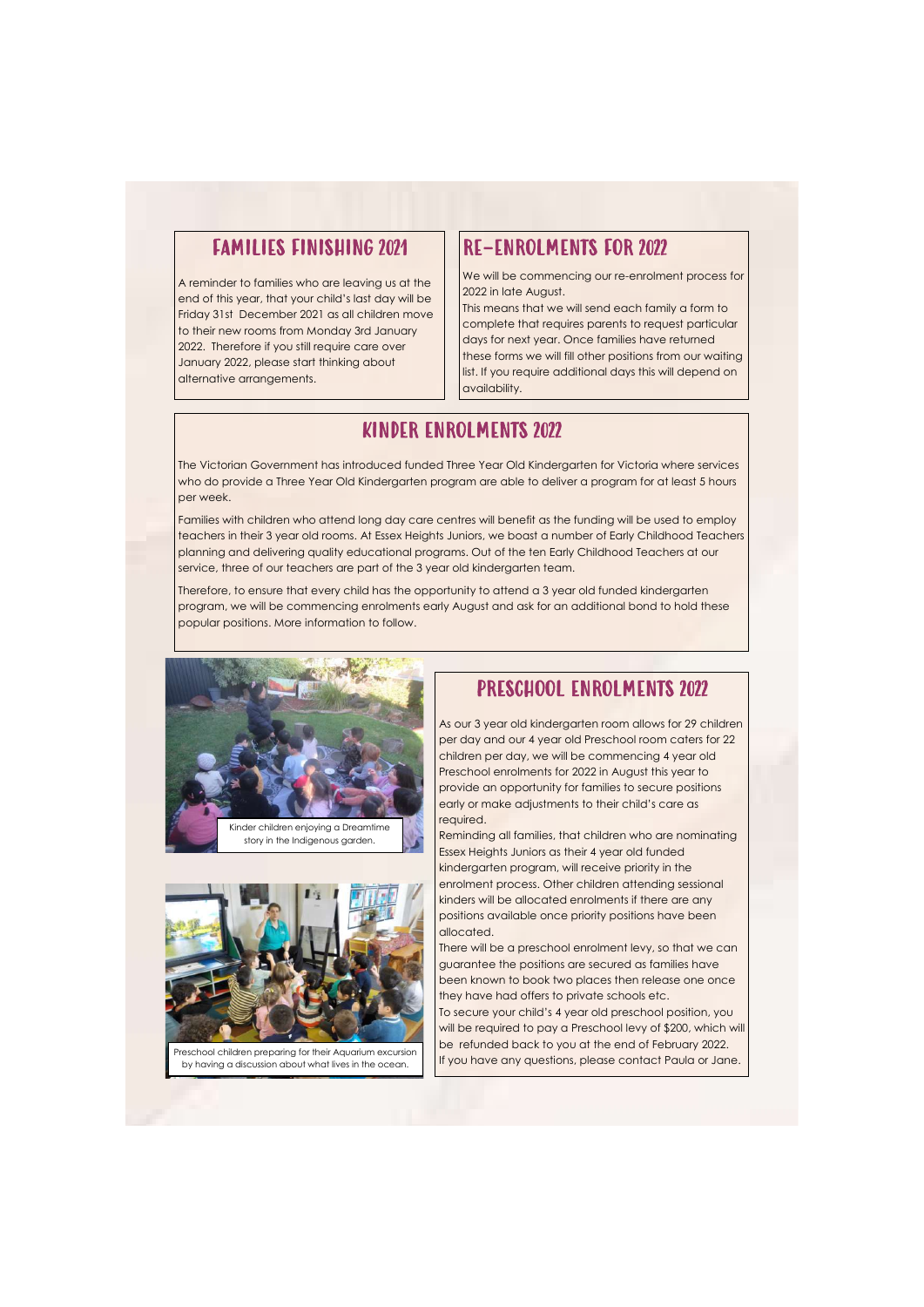#### **REMINDERS**

Please label your **children's clothing** as it is difficult to remember each child's personal belongings without them being named.

Ensure your child has a **good breakfast**, before attending Juniors as Morning Tea may often be something light, such as fruit and not enough to sustain them until lunch time. It is important to establish a breakfast routine from home as we know this is regarded as the most important meal of the day.

> In the first half of the year, we have been able to host two family events in between the lockdowns and restrictions.

Please ensure your child arrives at Juniors, if possible by **9.30am**, so they can appreciate the planned **educational programs** offered to them, form relationships and maximizing their time at EHJ. Otherwise your child is arriving closer to lunchtime which would mean that they would be eating and then sleeping/ resting soon after arrival.



#### Family Participation

Lego Masters Challenge began from the interest of the Channel 9 show "Lego Masters" as well as the popularity of Lego within the kinder and preschool programs. Thirty family members accompanied their children on this evening that required a small team to create a scene using Lego.

Our MasterChef challenge was also inspired of the TV series and the children's love of cooking. We

thank the six parents that donated their time that morning to share their family recipes with the children in the preschool.

We have created a book from each of these special events that can be seen in our front foyer.

#### Mid Year Developmental Summaries

All educators are now finalising each child's mid year developmental summary. This evaluation of your child's progress has been completed by your child's educators highlighting their strengths and areas that need further improvement or skill development. These will be sent out later in the week and will require your evaluation or feedback on your child's progress so that together we can work on achieving these goals.

Preschool children will not be receiving one, as educators will be collating documentation for their Transition Statements required by the primary schools in readiness for next year.







Having fun in our weekly music and movement class with Cheryl.



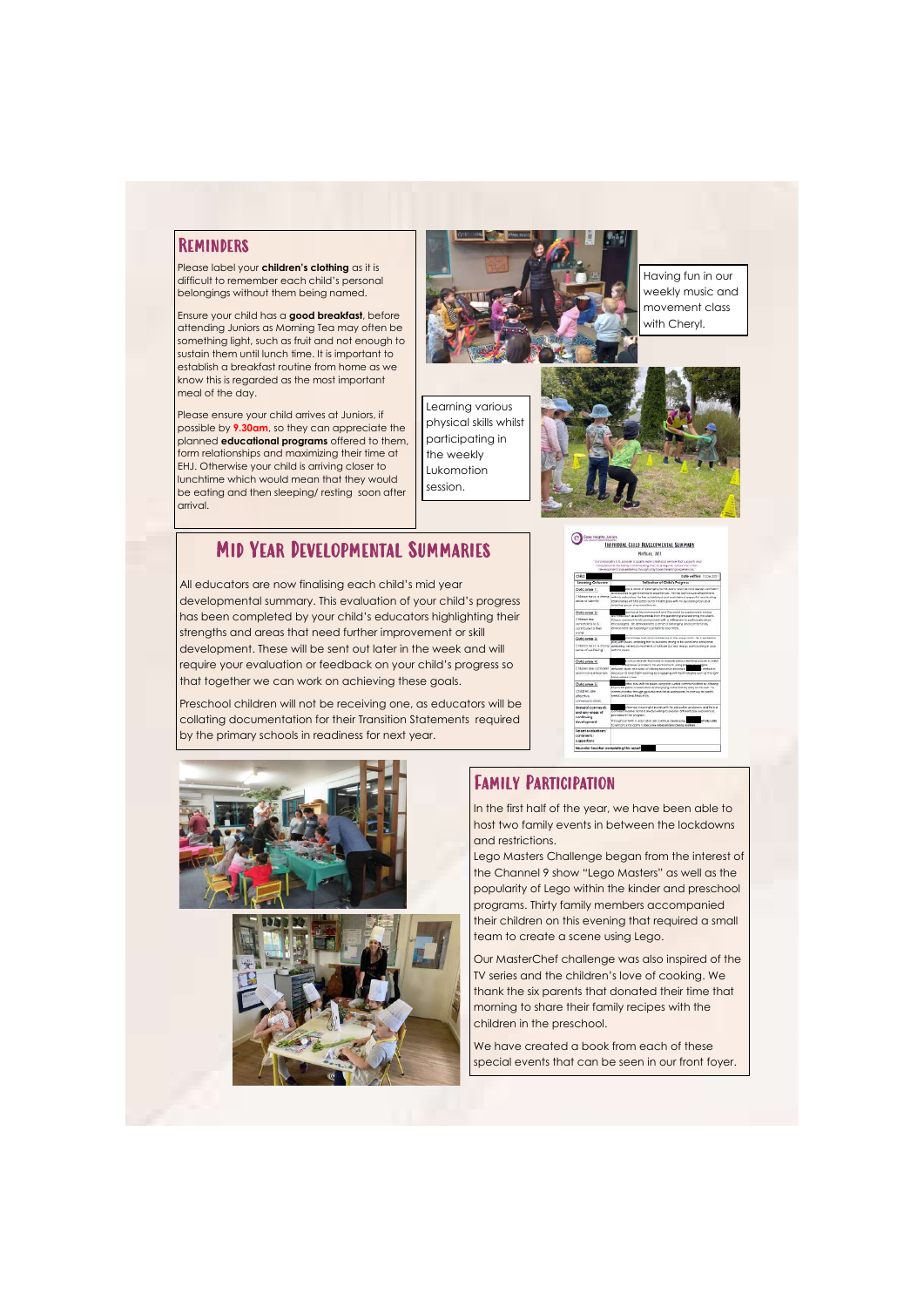### Community Events

This term, in between lockdowns and restrictions, we have been able to connect with the community in a variety of different ways that continues to enhance our children's programs.

**Ashwood School–** We have continued to host Year 10 students from the school to assist them with completing their Duke of Edinburgh award. These students with special needs, thoroughly love coming to Juniors to develop their confidence and social skills with the children and educators.

**Holy Family Primary School–** The principal and Year 6 school captains, visited our preschoolers to promote their school and talk about what to expect when going to Primary School next year.

**Jaeden Williams-** visited us last Wednesday to conduct an Indigenous Smoking Ceremony with the children as well as teach them about his Boonwurrung culture. The children learnt body part names and learnt about the Dreamtime animals that are very important within the Aboriginal culture.

Our extensive School Transition program is an integral part of the Preschool curriculum as we prepare children for primary school next year.

This includes incursions that we arrange to simulate entertainers that may be attending their schools next year as well as excursions.

The first of the two excursions planned for this year occurred last week at the Melbourne Aquarium. We were able to secure a position to visit the aquarium with no external visitors or the public which meant we had the place virtually to ourselves. Excursions assist the children to understand leaving the comforts of their school, travelling on a bus, as well as respecting public spaces and engaging with educators/ visitors from their community. The children all had a wonderful time and the next group of pre-schoolers have been booked for another excursion to Kew Traffic School on Friday 29th October.



Attending a Regular Outing to Federal Reserve with the students from Ashwood School



Enjoying story time, read by the Year 6 students from Holy Family Primary School.



Participating in an Indigenous Smoking Ceremony with Jaeden Williams (Boonwurrung man)

#### SCHOOL READINESS



All aboard the bus! Seat belts on, we're ready to go!



Simon our Melbourne Aquarium teacher, welcoming us!



Everything was so exciting and lots of fun. We learnt a lot about the sea life.